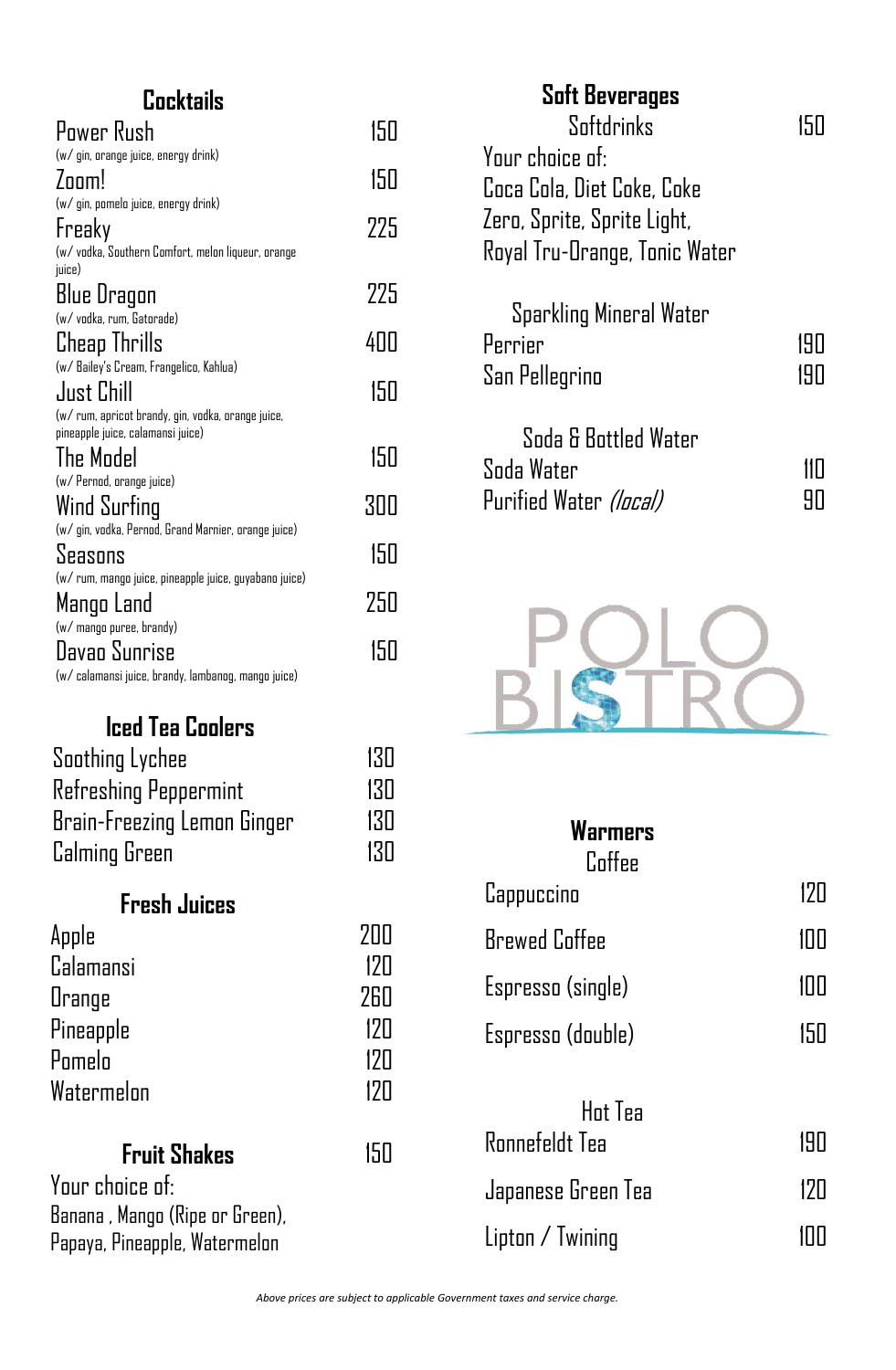# **Starters & Sandwiches**

Bacon Wrapped Chicken Fillets with Chive Cream and Mango Relish *Php230*

Red Snapper Goujons with Minted Cucumber Dip *Php350*

Calamares Fritos with Fresh Tomato Tartar Sauce *Php250*

Davao Tuna Kinilaw with Dried Squid Flakes *Php300*

Fried Mozzarella Cheese Sticks with Marinara Sauce *Php300*

\*\*\*\*\*

The Prime Beef Burger *Php470*

Marco Polo Club Sandwich *Php365*

Mediterranean Turkey Burger *Php365*

Chicken Burger with Spinach and Mozzarella Cheese *Php350*

8 Grain Bread with Tuna Salad *Php330*

# **Bistro Grill**

*(Served with Bukidnon vegetables and steamed rice or mashed potato)*

Tuna Belly *Php330* Grilled Blue Marlin *Php330* Grilled Tanguingue *Php330* Atlantic Salmon Steak *Php500* Tiger King Prawns *Php650* Mixed Grill *Php350* Grilled Chicken *Php330* Beef Brochette *Php400* Seafood Brochette *Php350* Chicken Brochette *Php300* Australian Lamb Chops *Php850*

U.S. ANGUS PRIME BEEF CUTS

Sirloin Steak *Php900* Rib-eye Steak *Php1,100* T-Bone Steak *Php1,300* Tenderloin Steak *Php1,500*

# **Pasta**

Linguine al Pesto with Grilled Shrimps, Scallops and Mushrooms *Php350*

Penne Pasta with Four Cheese, Sundried Tomato and Cris Parma Ham *Php350*

Tagliatelle Verde with Salmon, Eggplant and Bell Peppers in Anchovy Sauce *Php350*

Farfalle Pasta with Chicken and Woodland Mushrooms *Php350*

# **Soups & Salads**

Beef and Barley Soup in Thyme Crust *Php180*

Mediterranean Vegetable Bisque with Couscous *Php180*

Roasted Tomato Soup with Parmesan Dumplings and Bacon Crisps *Php200*

Mixed Mushroom Soup au Gratin *Php200*

\*\*\*\*\*

Mixed Field Greens with Prosciutto-Wrapped Shrimps, Fresh Mozzarella and Balsamico *Php450*

Three-Bean Salad with Cajun-Spiced Shrimps, Squids and Pomelo *Php330*

Caesar Salad of Romaine Lettuce with Wholewheat Croutons and Shaved Parmesan *Php350*

Quinoa Salad with Smoked Salmon and Green Asparagus *Php400*

## **Entrees**

Baked Escalope of Salmon with Nicoise Salad and Black Olive Vinaigrette *Php600*

Lemon Pepper Chicken Breast with Spring Mixed Greens in Lime Dressing *Php400*

Baby Back Pork Ribs with Sweet Potato, Corn Kernel and Kidney Bean Salad *Php450*

Pan-seared Pork Fillets with Broccoli and Apple Salad *Php400*

Grilled Beef Medallions with Creamed Peppercorn Sauce and Caesar Salad *Php500*

Herb Lamb Cutlets with Roasted Vegetable and Goat Cheese Salad *Php900*

### **Desserts**

Warm Liquid Center Chocolate Banana Bread Pudding with Vanilla Ice Cream *Php150*

Mango Yogurt Flan with Almond Crisps and Tropical Fruit *Php170*

Walnut Ricotta Torte with Cocoa-Kahlua Sauce *Php150*

Baked Apple Cheesecake *Php170*

Hexagon of Chocolate Php170

Mocha Torte Charlotte *Php170*

Banana Split *Php288*

Ice Cream *Php150*

*Above prices are subject to applicable Government taxes and service charge.*